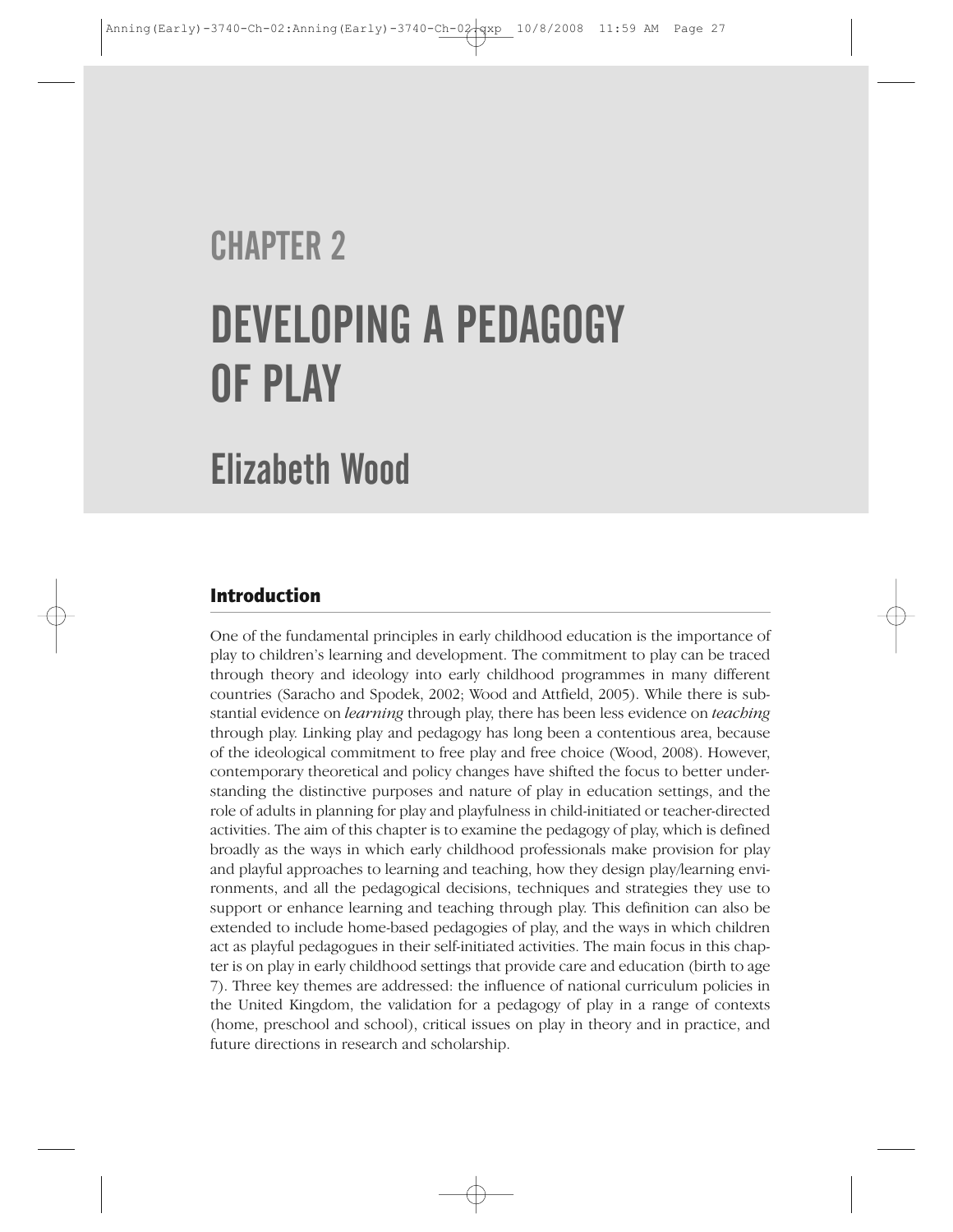# Policy contexts

The UK education policy context, outlined in Chapter 1, reflects ongoing concerns with providing guidance on curriculum content, planning and assessment, improving the quality and effectiveness of provision, and developing 'joined-up' provision and services for children and their families. The Early Years Foundation Stage in England (DfEE/QCA, 2000) was broadly welcomed by the early childhood community because of the emphasis placed on the role and value of play in supporting learning at home and in educational settings. This framework was subsequently revised to include children from birth to 5 (DfES, 2007a), and was aligned with wider social policy issues in *Every Child Matters* (DfES, 2004a and b). The curriculum guidance documents articulate the principles that underpin pedagogy, curriculum and assessment with an emphasis on well-planned experiences based on children's spontaneous play (both indoors and outdoors); allowing time for children to become engrossed in their play, and to create and solve problems; engagement between children and adults, and provision of a wide range of creative and imaginative activities to stimulate learning and development. The role of the practitioner includes:

- planning and resourcing challenging learning environments;
- supporting children's learning through planned and spontaneous play activities;
- extending and developing children's language and communication in their play;
- observing and assessing children's learning through play;
- ensuring continuity and progression.

Good quality play is linked to positive learning outcomes in the cognitive, emotional, social and psycho-motor domains, and in the six areas of learning. A commitment to play and talk for Reception children (age 4–5) in the first year at school is stated in both the Literacy and Numeracy Strategies (see Chapter 1). The Foundation Phase in Wales, which is being rolled out across the country from 2008, extends continuity in the commitment to play as a key approach to learning across ages 3–7 (ACCAC, 2004).

There are common principles in UK policy frameworks that endorse a combination of adult-directed and child-initiated activities, including free and structured play. Validation for integrated pedagogical approaches can be found in play scholarship (Wood, 2008) and in the highly influential government-funded study on Effective Provision for Preschool Education (EPPE) (www.ioe.ac.uk/projects/eppe). This largescale longitudinal study has provided detailed evidence of the impact of pre-school education and family background on children's development. EPPE has demonstrated links between higher quality provision and better child outcomes and explored the specific pedagogical actions that link play with positive learning outcomes (Sylva et al., 2007). In the related study on Researching Effective Pedagogy in the Early Years (REPEY) (Siraj-Blatchford, Sylva, Muttock et al., 2002) the authors distinguish between pedagogical interactions (specific behaviours on the part of adults)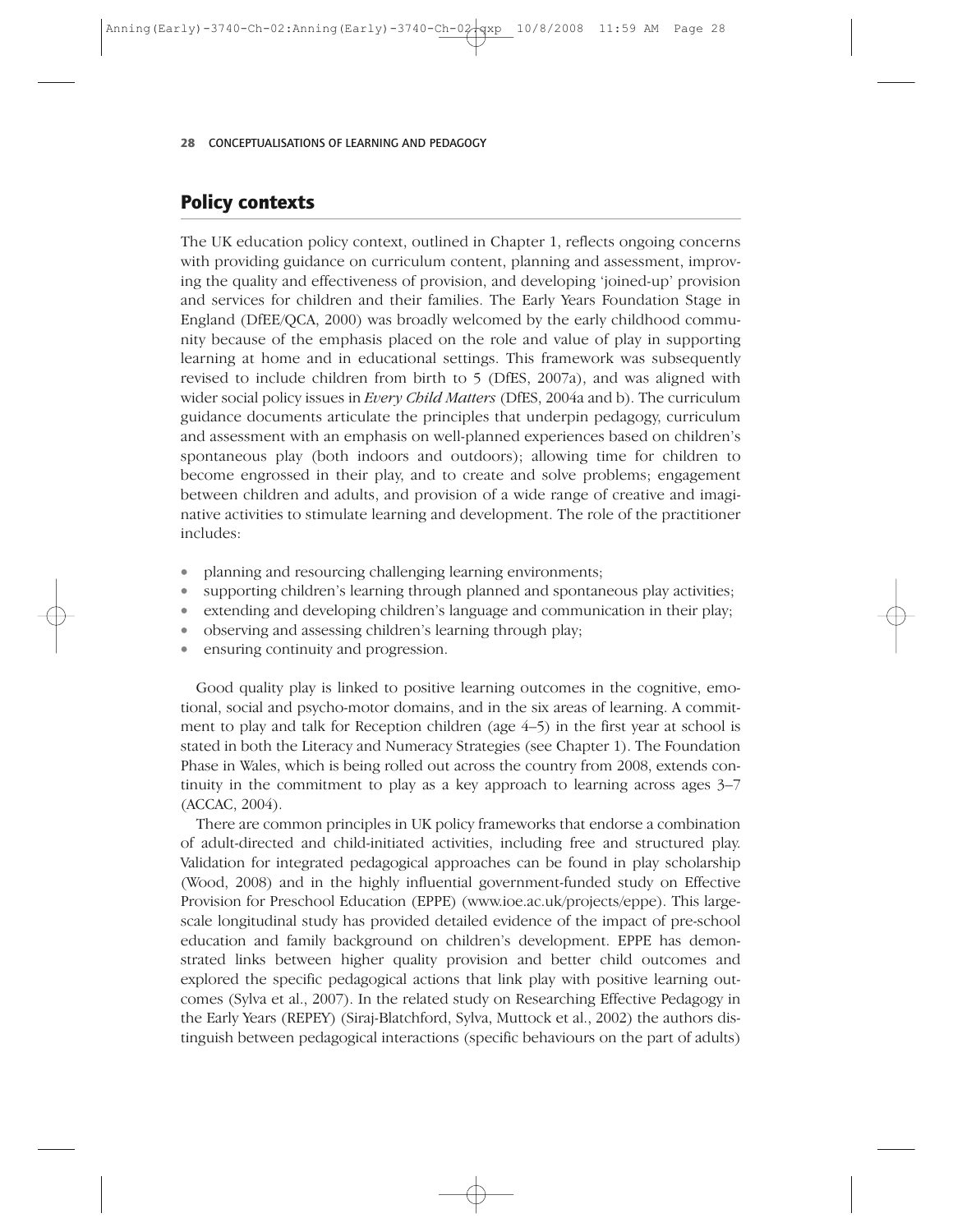and pedagogical framing (the behind-the-scenes aspects of pedagogy which include planning, resources and routines). Their findings show that:

The most effective (excellent) settings provide both and achieve a balance between the opportunities provided for children to benefit from teacher-initiated group work and the provision of freely chosen yet potentially instructive play activities. (2002: 43)

Indicators of effective pedagogy include opportunities for co-construction between children and adults, including 'sustained shared thinking', joint involvement in childand adult-initiated activities and informed interactions in children's self-initiated and free-play activities. The practitioner's role is conceptualised as proactive in creating play/learning environments, as well as responsive to children's choices, interests and patterns of learning.

These pedagogical recommendations are informed by sociocultural theories, which also underpin contemporary early childhood curriculum models; for example *Te Wha*–*riki* in New Zealand (Ministry of Education, 1996a), First Steps (Education Department of Western Australia, 1994), Developmentally Appropriate Curriculum (Bredekamp and Copple, 1997; Krogh and Slentz, 2001) and Reggio Emilia (Rinaldi, 2006). A consistent feature of these models is that learning through play is not left to chance, but is sustained through complex reciprocal and responsive relationships, and is situated in activities that are socially constructed and mediated. While children's interests remain central to curriculum planning, the subject disciplines enrich and extend children's learning. Although contemporary curriculum models endorse play within integrated pedagogical approaches, achieving good quality play in practice remains a considerable challenge, particularly in the UK where teachers face competing demands for accountability, performance and achievement, and competing notions of what constitutes effective teaching and learning (Wood, 2007, 2008). The next section examines play in theory and practice and reviews some of the key studies that support a pedagogy of play, as well as those that argue for more critical engagement with the play ethos.

# Play in theory and practice

The commitment to play in early childhood is both challenged and reinforced by theory and research evidence, and is reflected in the diversity in play scholarship (Johnson et al., 2005; Sutton-Smith, 1997). Theoretically there has been a shift away from experimental studies rooted in developmental psychology towards broader theoretical and methodological frameworks for researching and understanding play. Contemporary studies have adopted a range of orientations, drawing on post-structural, feminist and critical theories (Blaise, 2005; Yelland, 2005) and sociocultural theories (Broadhead, 2004; Kalliala, 2006). Because the term 'play' encompasses many different activities, research studies have focused on different types of play, different aspects of play behaviours, the influence of contexts on play and interactions in communities or groups of players. There is substantial evidence that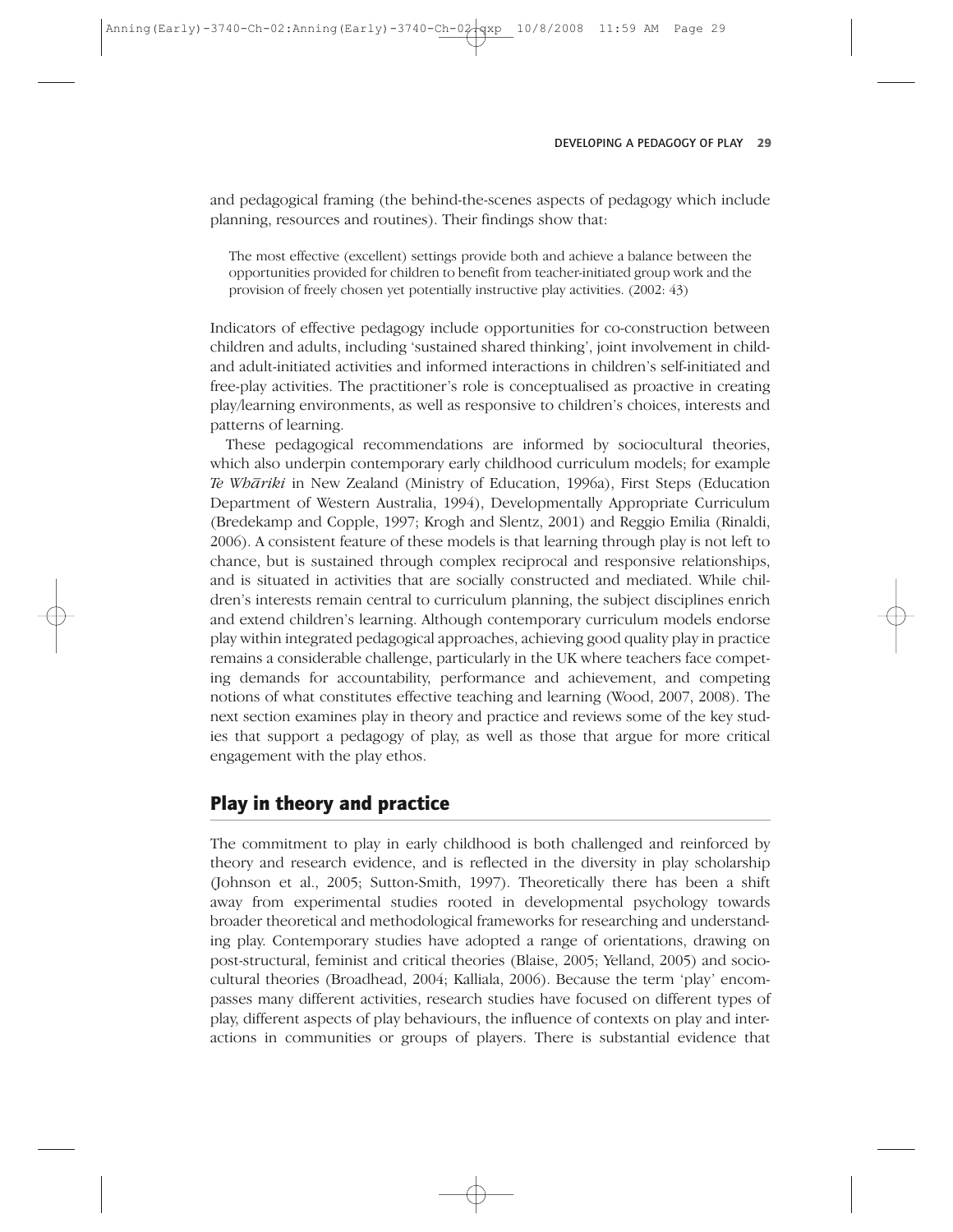through play children demonstrate improved verbal communication, high levels of social and interaction skills, creative use of play materials, imaginative and divergent thinking skills and problem-solving capabilities (Wood and Attfield, 2005). Play and playful forms of activity potentially lead towards increasingly complex forms of knowledge, skills and understanding, particularly in the cognitive and social domains.

In the context of practice, research evidence shows that play is problematic, particularly beyond the preschool phase. In a collaborative study with nine Reception class teachers in England, Bennett et al. (1997) found that play was limited in frequency, duration and quality, with adults adopting a predominantly non-interventionist approach. Good quality learning outcomes were not always achieved, and progression in learning through play was difficult to sustain. The teachers identified instances where they had over- or under-estimated children's competencies (social, cognitive and physical-manipulative). In the episodes that did not provide good-quality learning experiences, the children were frustrated, struggling, lacking a focus or messing about. In more successful play activities children were purposefully engaged and the teachers' intentions were realised, at least in part.

By acting as co-participants in the study, the teachers reconsidered their role in play. They agreed on the importance of supportive frameworks for developing and assessing children's skills as players and learners, while guarding against too much planning and prescription. Where children followed their own interests and agendas, the teachers realised the need to understand the meaning of play in children's own terms, rather than in relation to predetermined learning objectives. Thus a key pedagogical change was that play provides opportunities for teaching and learning. This was not an argument for using play solely for achieving predetermined outcomes, or privileging teachers' rather than children's intentions. Rather, the teachers recognised the importance of understanding children's patterns of learning and interaction which could inform their pedagogy and curriculum planning. In particular, they realised that children need more time to develop sustained bouts of play, and to return to their own themes and ongoing interests. Broadhead's (2004) study of children's social and co-operative skills also reinforces the importance of allowing time for play activities (especially role-play) to develop in complexity and challenge in order to support progression in play.

MacNaughton (2000a) also highlights the importance of evidence-based research in informing professional change. Using a feminist post-structural stance, MacNaughton challenged the theoretical hegemony of developmentally appropriate practice in early childhood curricula specifically relating to gendered preferences in play activities and gendered patterns of play. In an action research study with Australian teachers, it became evident that many teaching practices, as well as free play activities, influenced the gendering and stereotyping of children's identities. For example, boys and girls took an active part in the construction of gender: they regularly chose to play in different areas, and they controlled the space they used in different ways. These practices were challenged and changed through a process of collaborative professional development, resulting in practical guidance on reconceptualising early childhood pedagogies in relation to considerations about equality. In a similar study with teachers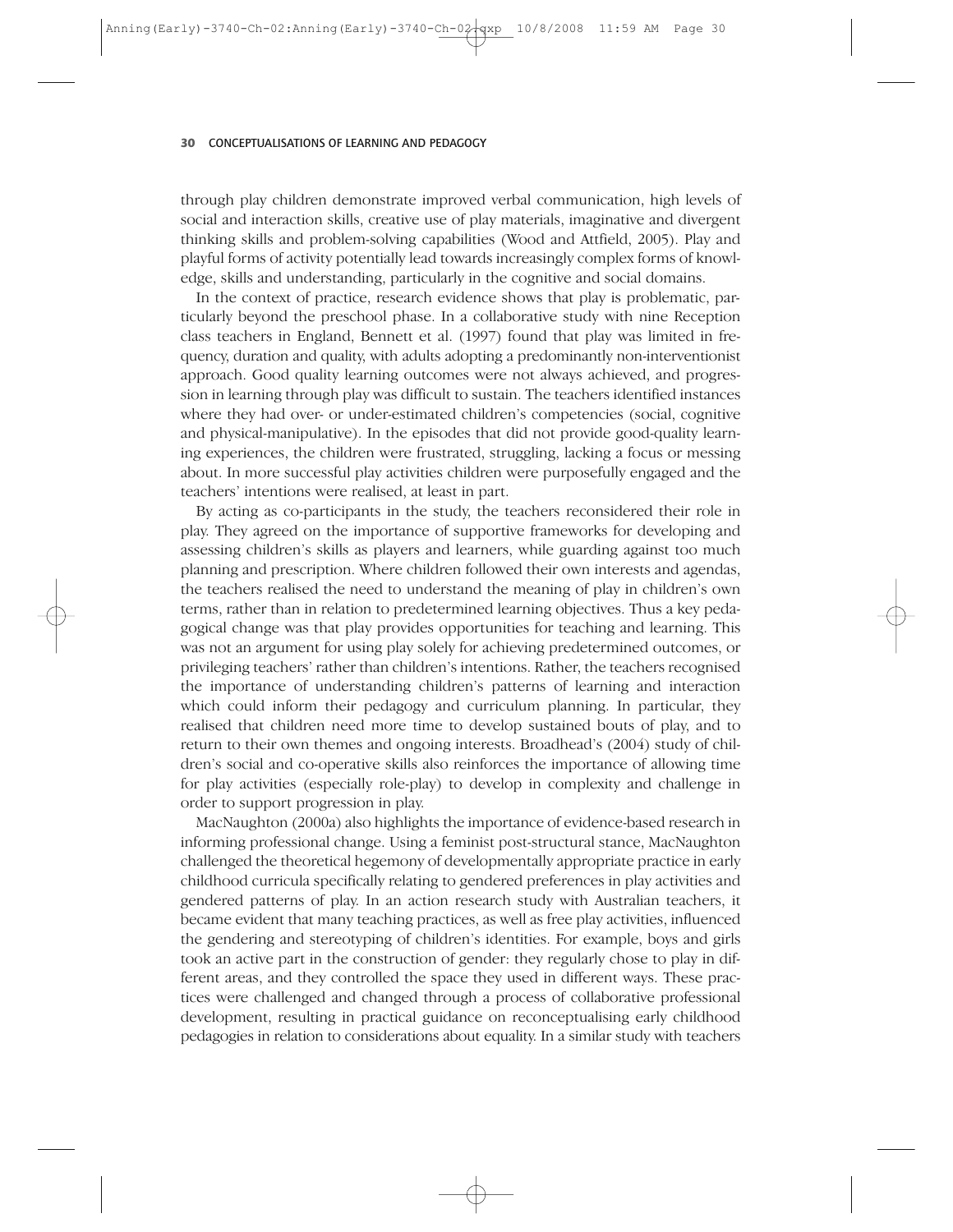in a kindergarten in the United States, Blaise (2005) examined the ways in which young children understand gender discourses and access them in order to construct and regulate gender in their everyday lives. Play activities provided particularly powerful contexts in which children could express or contest gender discourses and roles. Their choices and play preferences were related to the ways in which they positioned themselves in terms of relative power, and the power-effects of those choices. These studies revealed possibilities for new readings of children's identities and cultures and for a deeper understanding of knowledge–power relations between children, and between children and adults. Looking at play through these theoretical lenses demonstrates that play is not simply the child's world, but reflects children's understanding and interpretations of the complex social and cultural worlds they inhabit.

# Making role-play real

In spite of the many positive endorsements for play, the benefits are not universally shared across all children, and play is not always a natural or spontaneous activity in children's home and community cultures. In 2006–7 I led an action research study in a large urban primary school in Wales, with a focus on developing a whole-school approach to play, building on the Foundation Phase and ensuring continuity through to Key Stage 2. The school community was very diverse: 87% of the children came from minority ethnic groups, ranging from established second- and third-generation British Asian families, to newly arrived economic migrants from Eastern Europe, and refugees from countries virtually destroyed by civil wars and natural disasters. Around 30 community languages were spoken in the school, with language support assistants working alongside learning support assistants and teachers. In the two Year 1 classes (age 5–6) the team decided to focus on improving the quality of role-play. They were concerned about progression in children's social and communicative skills, particularly for children with English as an additional language. The adults were observing solitary and parallel play, rather than social and co-operative play, with little imaginative interaction, and little evidence of the development of sustained imaginative play. They questioned whether the children were progressing in their play, and whether the role-play provision was appropriate for the children's interests and home/ community experiences. The team decided on the theme of the role-play area, with links to the learning outcomes in the curriculum, and put a great deal of energy into planning and preparing resources, and setting up the area ready for the children to use. They also planned related activities to stimulate play (for example by creating a 'garden centre', providing real plants, seeds and related equipment, and modelling buying and selling activities).

Observations were undertaken of children using the role-play area, followed by research conversations within the team, and with myself as co-researcher. I also carried out joint observations with the teachers, which enabled us to talk through events, problems and dilemmas as they arose. The garden centre theme proved to be less successful than the teachers had hoped, although the children did enjoy the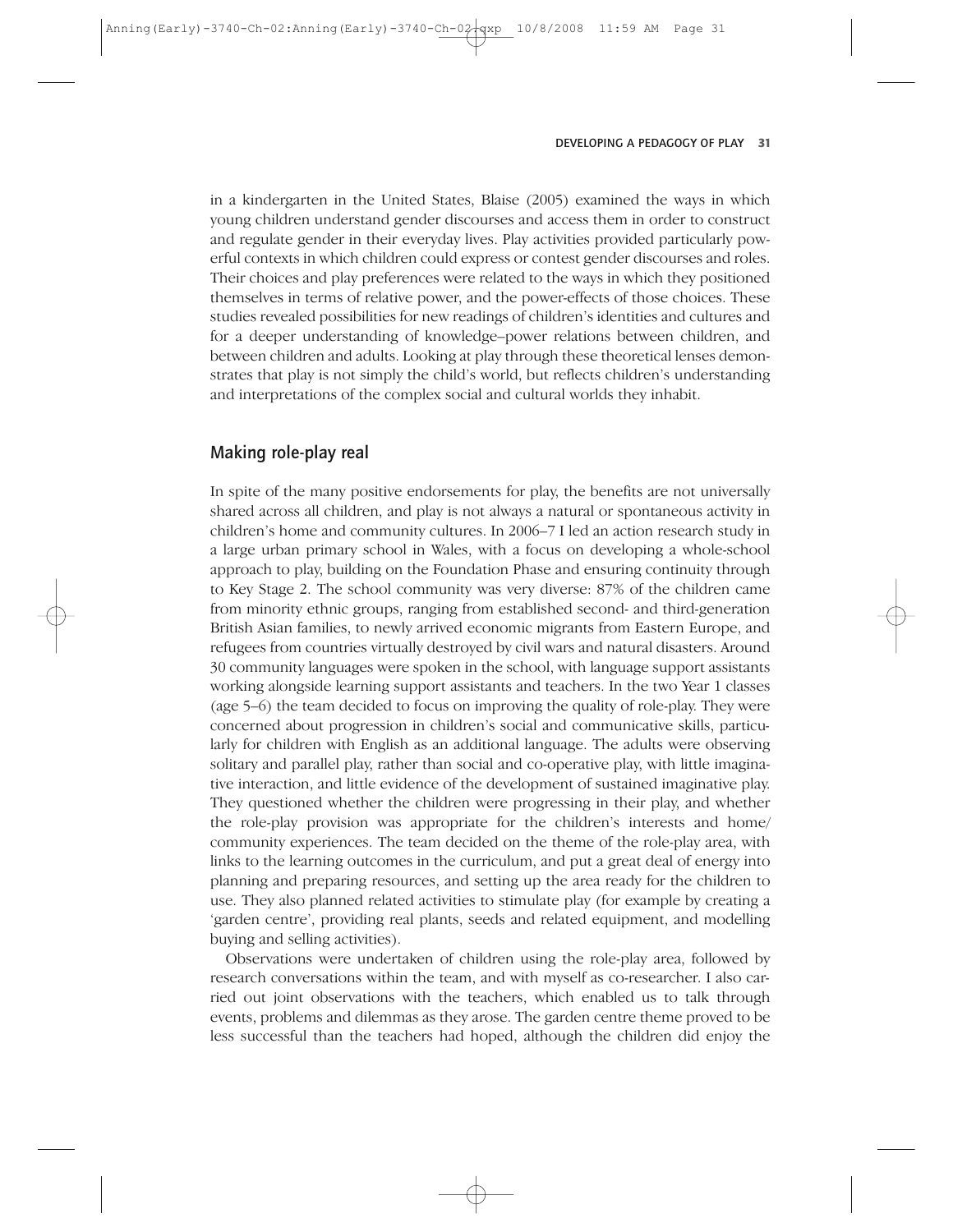tactile play in the wet soil, for planting seeds and filling containers. Children showed little interest in buying and selling activities, or in further developing the theme. The potential for co-operative play depended on the abilities (especially in language and communication) and dispositions of the players. Good language and imagination were observed in child-initiated play where children developed their own interests and agendas. The quieter children were sometimes pushed out of the role-play area by those who were more domineering, which narrowed the potential for the more skilled children to act as co-players. By reflecting on their observations, and discussing possible alternative approaches, the team focused on how they might make role-play more 'real', drawing on children's home- and community-based knowledge and experiences. They decided on the following actions as a result of their research:

- 1 Children should be allowed to move the role-play in their own direction rather than focusing solely on how the teachers initially planned the area to be used.
- 2 Adults can act as co-players to model skills with less confident children, especially in communication and language.
- 3 Making role-play more 'real' to the children involves taking account of their interests, and home and community experiences. The stimulus for role-play needs to be meaningful to the children, and located in the community so that a visit could take place prior to setting up the role-play area.
- 4 In order to create more meaningful play, children should be involved in planning and developing the role-play areas.

#### Challenging the concept of the 'universal child'

Further research conversations with the Foundation Phase team revealed their concerns about the different starting points of the children, which reflected their prior experiences, home values and cultures, varied child-rearing practices, parents' orientations to the education system, and their expectations of schooling. In addition, their theoretical knowledge of child development did not serve them well in such a culturally diverse community, and they sought the help of parents and the language support assistants in developing more culturally situated understandings of home and community practices. One teacher remarked that many children starting in the nursery at age 3 were 'under the radar' of the learning objectives in the Foundation Phase. For some children, the freedom and flexibility enshrined in a 'free play/free choice' environment was unfamiliar and difficult to negotiate without support and guidance from the adults. This research underlines the importance of challenging dominant views of the 'universal child', looking more closely at cultural differences and orientations to play, and considering the culturally constituted child (Kuschner, 2007).

Although the findings from EPPE and REPEY reinforce the educational aims for play, the emphasis is on 'freely chosen yet potentially instructive play activities' and 'planned and purposeful play', which raises a number of questions and potential dilemmas. As Kuschner (2007) argues, teachers and practitioners strive to constrain and manage the unpredictability of play that is truly free, and aim instead to engineer children's play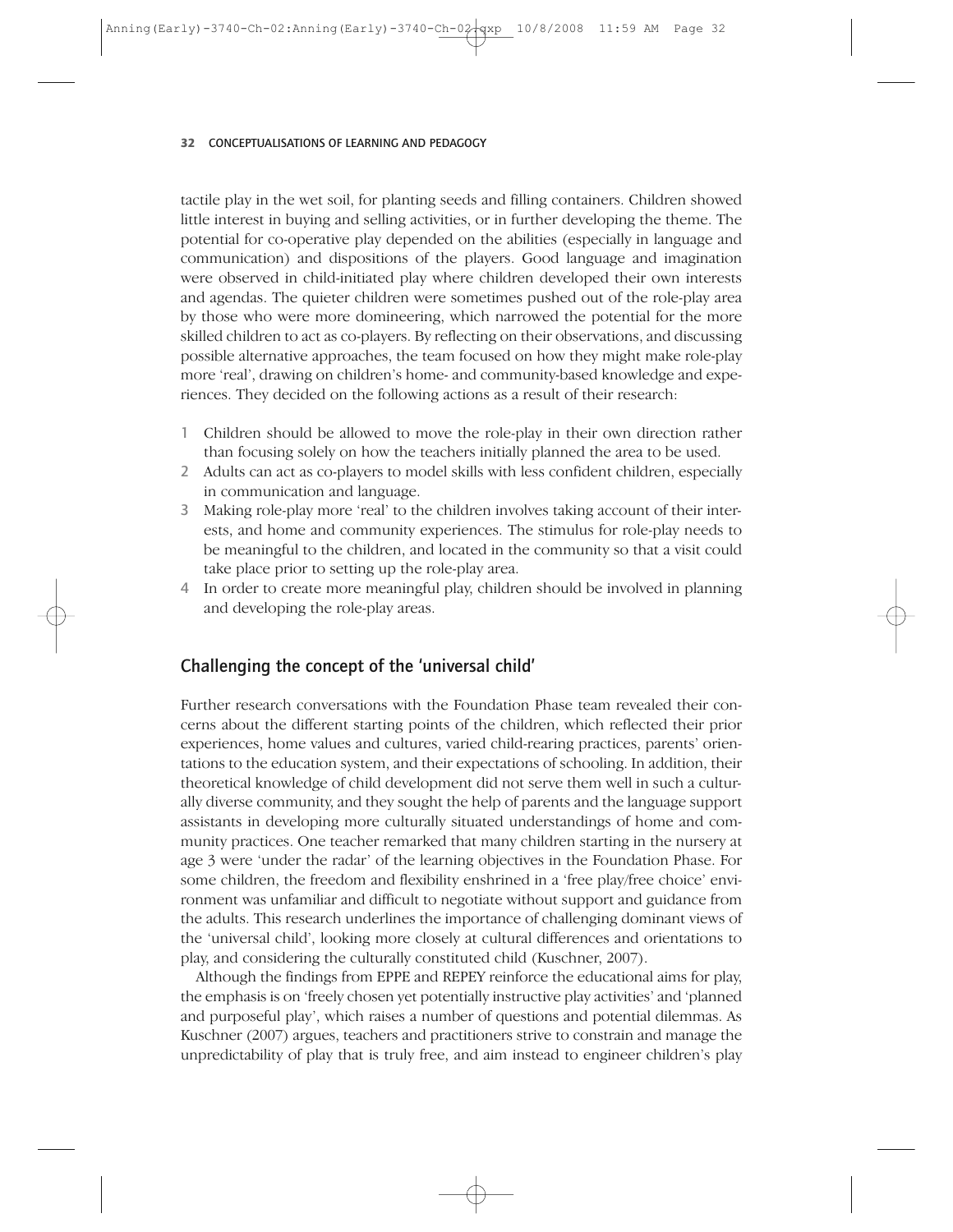choices, activities and behaviours in ways that promote educational outcomes. Thus they are working constantly with pedagogical challenges and dilemmas. For example, how do practitioners maintain a balance between intentional and responsive planning? This question becomes more pertinent in the Reception year (age 4–5) and beyond as there are competing imperatives from other curriculum priorities (notably achieving targets in literacy and numeracy). Which children take responsibility for planning, how do they go about this, and whose interests and needs lead or dominate play? If play is to be purposeful, then whose purposes are privileged, and whose purposes are being served: those of the child, the practitioner or the curriculum?

The foregoing studies indicate that a more secure pedagogy of play needs to be based on detailed theoretical understanding of cultural differences and variations in home-based child-rearing practices, and in orientations to schooling. In addition, practitioners need a more critical understanding of the meaning of play activities to children, the cultural reproduction of power relations in society, the scaffolding strategies embedded in child–child and adult–child interactions, and how the curriculum can be planned in order to combine teacher-directed and child-initiated activities. These integrated approaches require high levels of pedagogical knowledge and skills, flexibility in curriculum planning and the ability to use evidence from observation to inform cycles of planning, assessment and evaluation. Further conceptual advances can be facilitated through sociocultural and activity theories, which propose that play is a social practice and is situated in communities of practice. Learning is socially mediated and constructed as children participate in shared and distributed practices that are based on combining their everyday 'real-world' knowledge with play knowledge. Play activities may facilitate transfer of knowledge across different contexts, with the distinction that play occurs in imagined situations. Players become part of a discourse community in which meanings, intentions and activities are communicated through mediating means: imagined situations, tools, symbolic actions, scripts, roles and rules.

Play activities create transformational possibilities: children can reproduce and go beyond what is given. They transform ideas, materials, resources, media, actions and behaviour from one thing into something else, thereby creating novel meanings, interpretations and combinations. As children learn to negotiate different communities of practice, play provides a bridge between the possible (for example, acting as competent readers and writers) and the actual (being readers and writers). Play provides varied contexts in home and preschool settings for acquiring literacy and numeracy skills as well as acting out the social roles associated with those practices (Roskos and Christie, 2000; Worthington and Carruthers, 2003). Those social roles include media and information technologies and the varied ways in which children use these in their homes and communities (Marsh, 2005; Yelland, 2007). Playful uses of cultural tools and symbol systems are of immediate benefit to the child and provide an essential foundation for more 'formal' learning. The following vignette was recorded by advisory teacher Sheena Wright as part of a professional development module on play. It illustrates some of these theoretical issues, specifically a teacher's pedagogical framing of a role-play activity, the children's co-constructions of events and their use of cultural tools and symbols.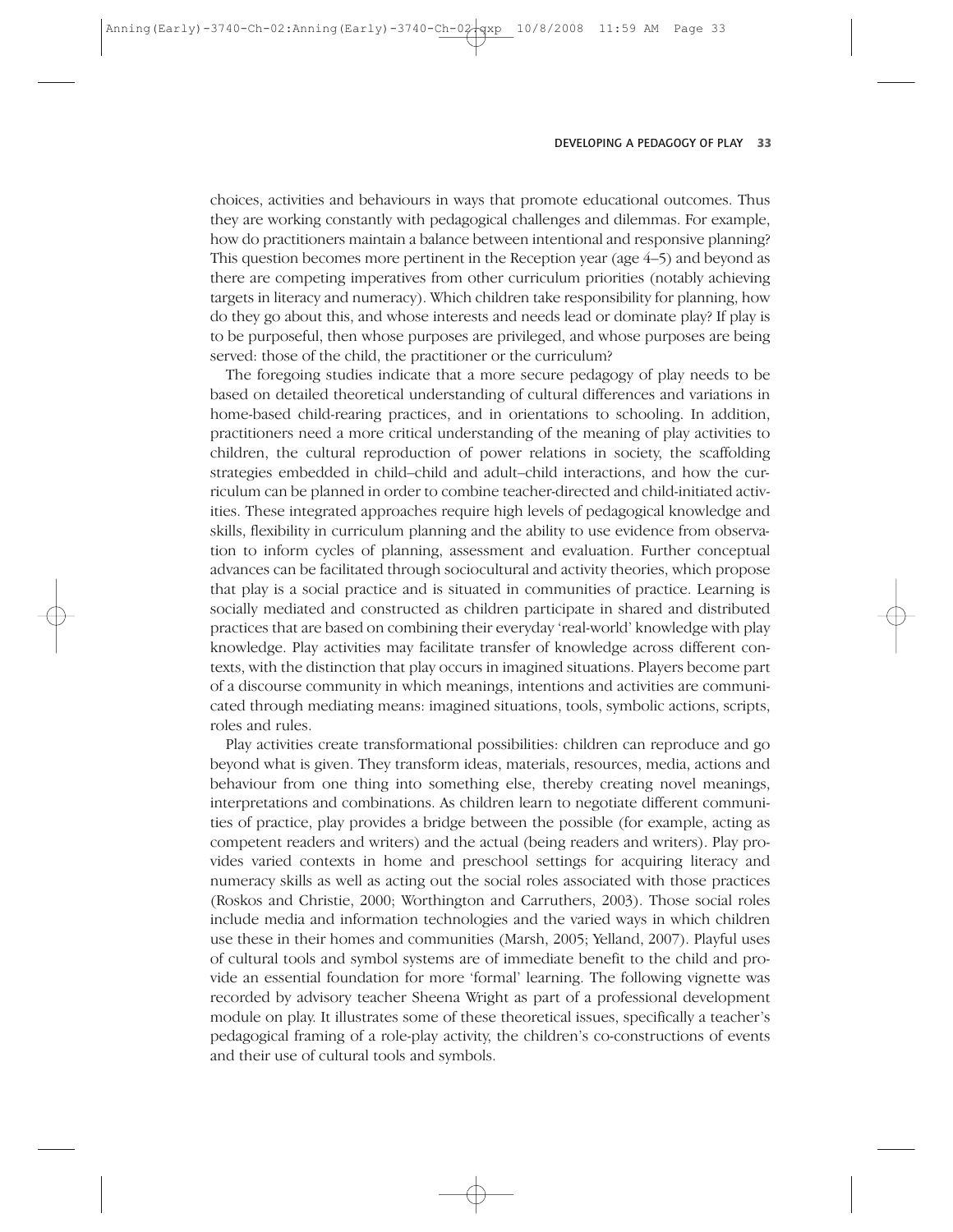# Fire station play

In a Year 1 class (age 5–6), the role-play area was a fire station, and was designed collaboratively by the children and the teacher. The children visited a fire station, and learnt about 'watches' – the rotating pattern of shifts for the firefighters. The role-play resources included:

Wellington boots, wet play clothes, walkie-talkies, two telephones, whiteboards, musical instruments, uniforms and helmets, fire engine, keyboard, tables and chairs, plastic bottles, selection of tools, torches, tubing and hoses, ladder, flashing blue light, wall charts showing rosters for the 'watches', coils of rope, notepads, tape recorded messages, large bricks, large notice board covered in children's paintings of fire engines, signs and symbols (for example, *Keep Clear, Emergency Exit, Fire Station, No Entry, Fire and Rescue Services*).

Extracts from the observation:

Number 98 – there's a fire down town. What do we have to do today? [*using walkie-talkie to ask chief*] See if the road is busy. [*Playing the triangle and bells to alert to the fire. Writing on the whiteboards*] Number two fire. House number two. Yes but what street? This is officer Bradley. Fire. Fire. There's a baby locked upstairs. Ssssss [*putting fire out*] I'll get it … Fire's gone. I've saved the house … [*Back in the control centre the chief is reporting*] OK, a robber has blown up the house. We definitely need to go. Go go go. We have to put our fire coats on 'cos we're the ones going in. And a safety hat. [*selects one with a visor*] Boss, am I late? We need you on a job. I need a safety thing [*harness*] so I don't fall over. [*Fire bell ringing again*] Dog stuck up a tree. Job's not for me – I go at night times. I'm blue watch. You need your oxygen so you can breathe. [*Chief writing on the whiteboard*]

I can do a hundred sentences.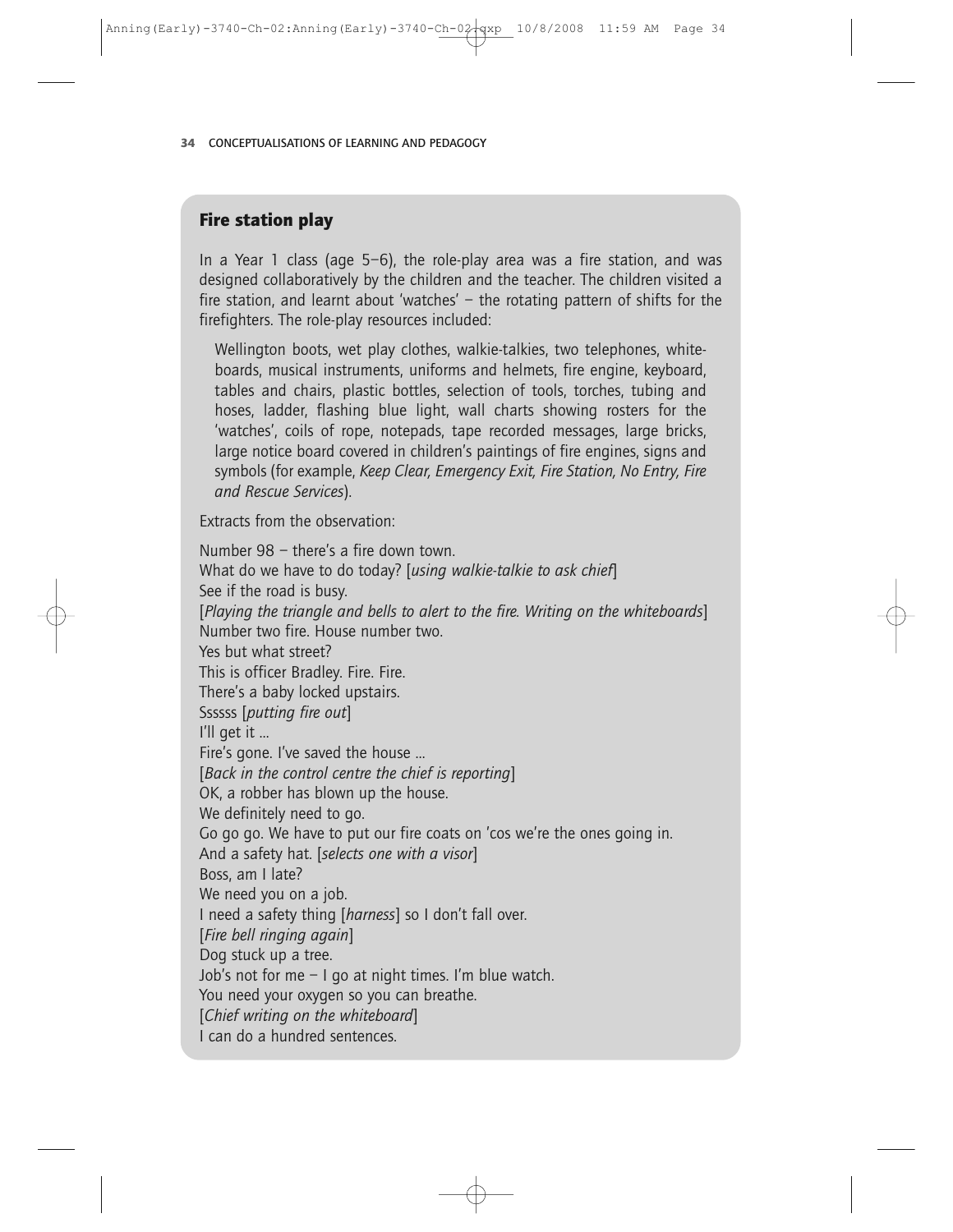This episode reveals knowledge-in-use in a community of practice, with imaginary elements and symbolic exchanges. Shared meanings and identities are embedded within the play script and are dependent on the inter-subjective attunements of the players. The children draw on real-world knowledge about fire-fighting, gleaned from popular culture – the children's cartoon *Fireman Sam* and the (adult) television drama series *London's Burning*. This is combined with their play knowledge, showing new configurations and transformations in a co-constructed social context.

Broadhead (2004) provides further support for the efficacy of play in children's social development and cooperation. Her study investigated the language and interactions children use when being social and cooperative with peers in play contexts. The focus was on child-initiated, contextually situated activities rather than teacher– pupil interactions. Many of the recorded play episodes provided examples of social, emotional and intellectual challenge, with opportunities for building sequences of reciprocal action that were often initiated and sustained by the children. They used a wide range of skills in order to operate sociably and cooperatively, and to develop increasing complexity in their play:

- initiating and sustaining verbal interactions;
- initiating and responding to non-verbal interactions;
- interpretation of others' actions;
- problem-framing and problem-solving with different materials;
- successful entering of ongoing play;
- selecting and operating an appropriate role or degree of involvement;
- developing a shared sense of direction and goal orientation;
- empathising

# Affordances for learning

The foregoing studies demonstrate how play activities create different 'affordances' for learning. The concept of affordances relates to the perceived and actual properties of objects and artefacts which determine their possible uses, including how they are understood and used by the learner, what challenges they present and what forms of participation are enabled by their use (Carr, 2000a). Such affordances are situated in how the play/learning environment is planned, the materials and resources that are available, what use is made of these by the children and the children's investment of existing knowledge, expertise and skills. Play resources and activities have different affordances and potential for flexibility, especially where children have the freedom to make their own novel combinations and transformations. Yelland (2007) argues that new technologies have brought additional dimensions and affordances to familiar objects and activities; for example dolls that can communicate their emotions, computer games that enable children to create and interact with characters and scripts, and art and design programmes that enable children to combine their own drawings with pre-made features, and to record and present their creations. Children do not always need resources and games to stimulate their play, but can spontaneously enter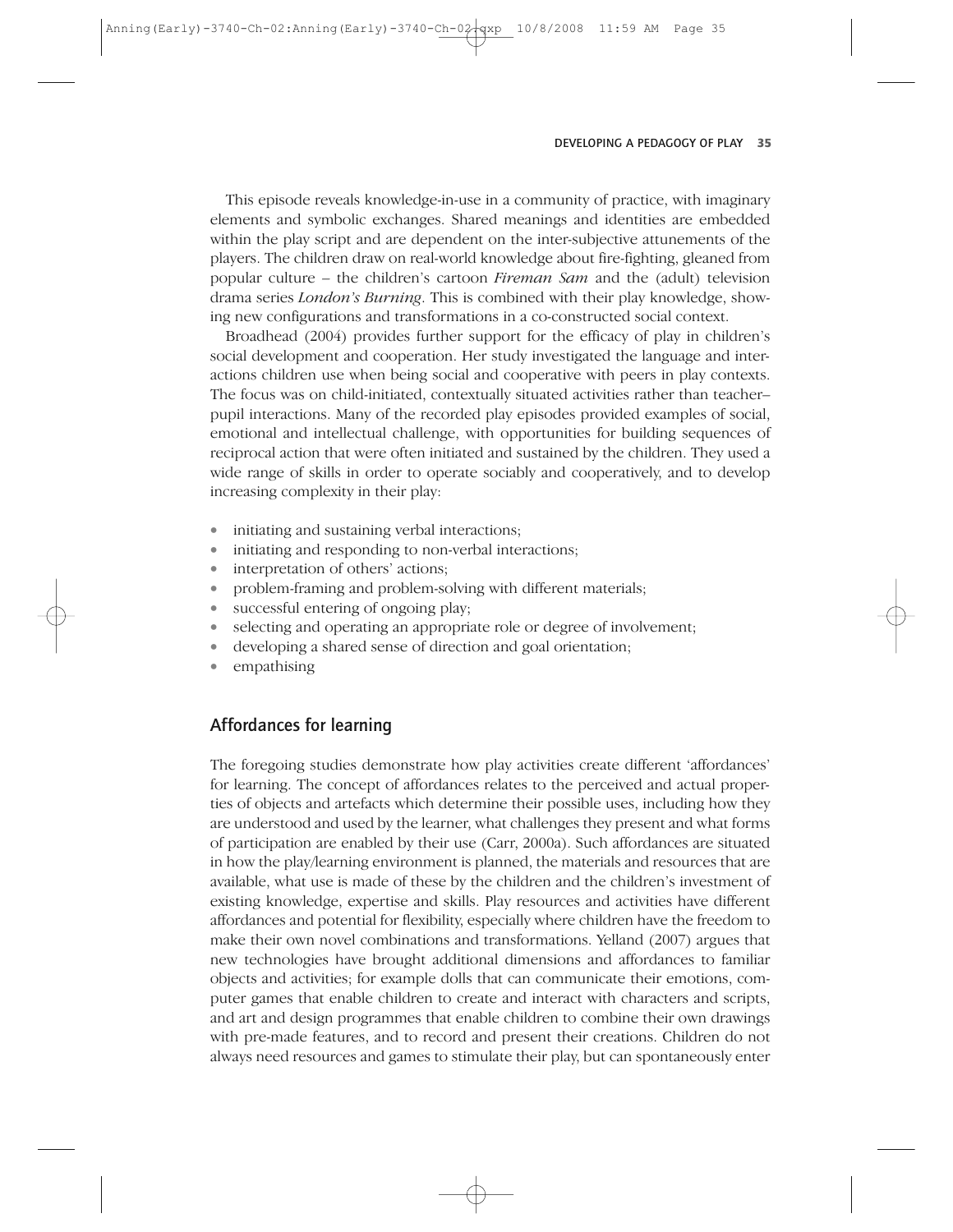a state of playfulness. Playing with knowledge, words and ideas can be seen as a form of 'instant play'. The following vignettes were recorded in research conversations with children during a study of progression and continuity, and show subversive elements of children's playfulness, particularly their playful challenges to dominant power relations (Wood, 2001).

# Word play

(Nicky [age 4.5 years] spent over an hour sorting buttons, using different criteria. She talked about sorting into pairs, and invited the adult to make pairs of buttons. Nicky joked about pairs of buttons, and pears that you eat. At the end of the session, she extended this word play further with the researcher).

| Researcher. | I remember you telling me something about pairs $-$ you said there |
|-------------|--------------------------------------------------------------------|
|             | were pairs of buttons. Can you remember telling me that?           |
| Nicky:      | Ya.                                                                |
| Researcher. | What did you tell me? What's a pair?                               |
| Nicky:      | It's not an apple!                                                 |

Nicky's joke involved communicating her understanding of the synonym pears/pairs, while at the same time playing with pears/pairs as 'not apples'. Nicky's knowledge was sufficiently secure that it could be played with, and she may have been playfully resisting adult questioning by not giving the expected or correct answer.

#### Playing with knowledge

(Liam [age 6] was a playful child who often changed [or subverted] the teacher's intentions for an activity):

*Researcher*: Liam, can you tell me some words that rhyme? *Liam*: Hey diddle diddle the cat and the [*hesitates and changes word purposely*] middle. [laughs] … And the fish went over the moon.

Both vignettes show the children's minds at play: like Nicky, Liam subverted the adult's expectations, an action that could be interpreted as 'naughty' or as imaginative and creative.

These vignettes show that play is varied and complex. From the perspective of sociocultural and activity theories, play needs to be understood in terms of relationships between individuals, their actions and interactions, the meanings they construct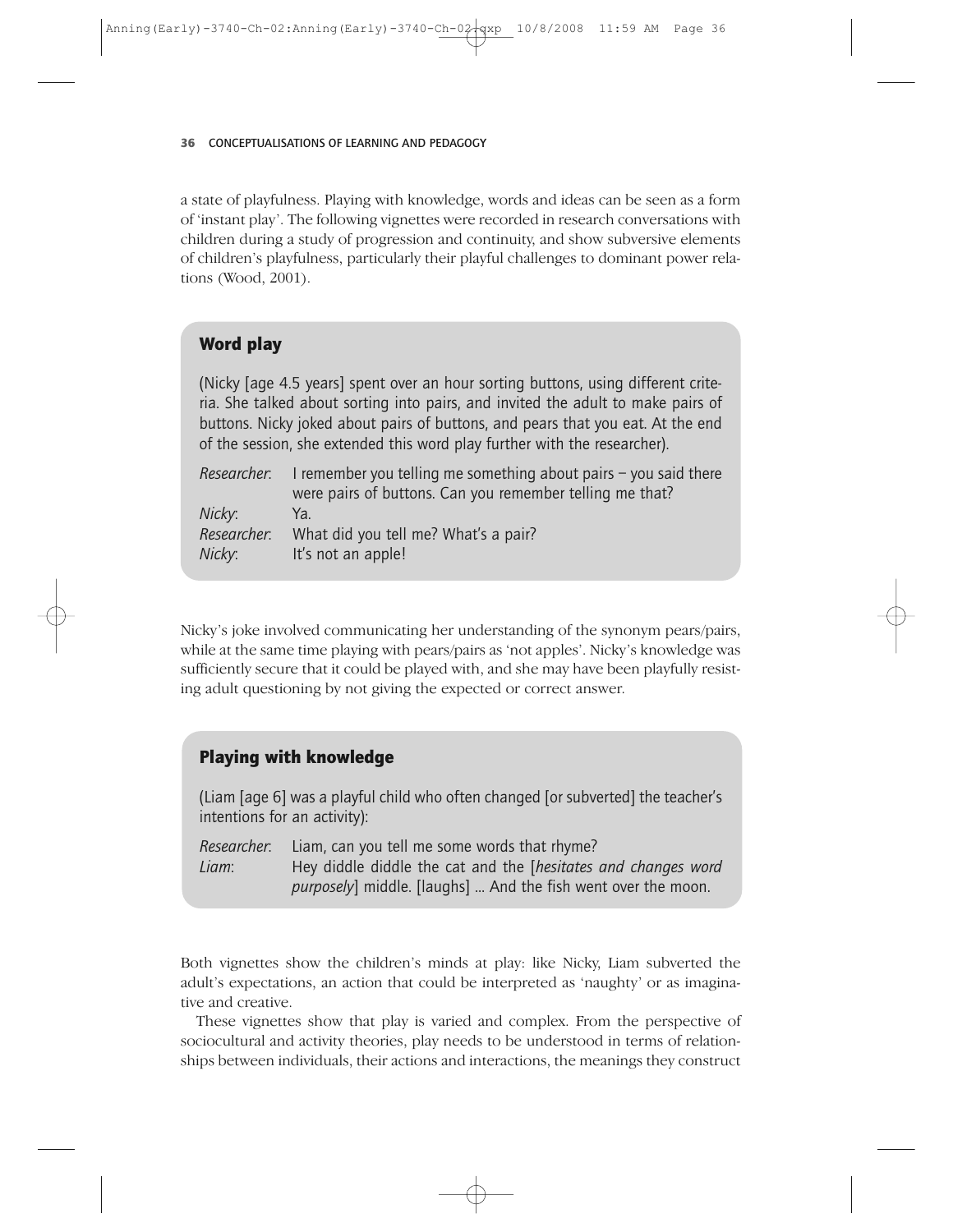and communicate, and the contexts in which play occurs. In terms of the bigger picture of continuing play scholarship, the concluding section argues that developing a pedagogy of play is dependent on a more critical understanding of diversity within play activities, the characteristics of effective pedagogy in early childhood and, in particular, the role of the adult.

# Future directions

The foregoing discussion has outlined positive validations, in policy, theory and practice, for developing a pedagogy of play. At the same time, play remains vulnerable to the top-down influences of prescriptive policy directives. So what further progress is needed for developing a more secure pedagogy of play? Vygotsky (1978) warned against the pedantic intellectualisation of play, but at the same time argued that only a profound internal analysis makes it possible to determine its role in young children's development. Contemporary play scholarship is providing the theoretical and methodological frameworks to facilitate such analyses, focusing on a range of contexts as well as the wider social and cultural influences on play. However, in order to develop more critical understanding of the cultural implications of play, greater emphasis needs to be placed on cultural repertoires of practice in homes, communities and educational settings.

Sociocultural theories provide a bridge between fundamentally cognitive and fundamentally social accounts of learning (Schoenfeld, 1999). At an individual level learning is interpretive, recursive and incremental, based on children constructing new knowledge and capacities on existing foundations. Learning is also socially centred and involves dynamic interrelationships between adults and children through joint involvement and social co-participation. Learning and development are channelled through sociocultural activity in which teachers and learners are interdependent. In play contexts the child may be the more (or differently) knowledgeable other, and may provide scaffolding strategies for peers. Play can be seen as a social practice that is distributed across a range of contexts and co-participants, and is influenced by the tools and symbol systems of community cultures, and the affordances that are situated within play/learning environments. Thus multiple perspectives are needed in future studies to examine the interactions between the child as player/learner and the child in the playing/learning contexts. Children are enculturated into play by adults and peers; indeed parents and family members tend to be the child's first co-players and provide a 'home-based' pedagogy of play. Further research might usefully explore home-based pedagogies and child-rearing practices, including what forms of play are encouraged and supported, and how these articulate with cultures of playing and learning in early childhood settings.

In contemporary curricula, there is broad international consensus that the subject disciplines offer powerful means for framing children's learning, as evidenced in the studies reviewed in this chapter. Children's interests are often driven by their fascination with the world of adults, and their motivation to act more knowledgeably and more competently. Future play scholarship should aim to provide empirical understanding of